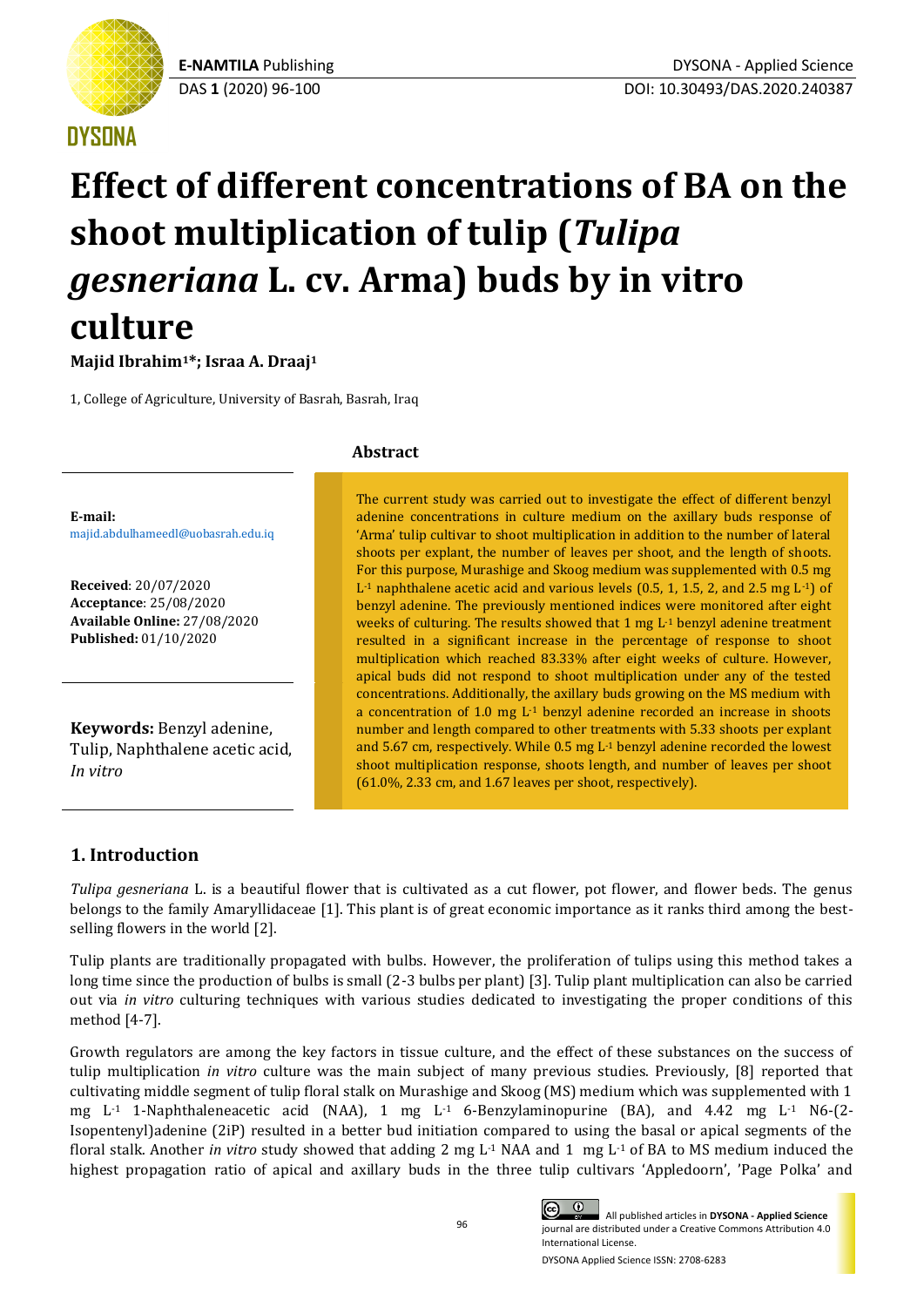'Toronto' [9]. Additionally, [10] found that the highest percentage of shoot multiplication was achieved using MS medium supplemented with 1.18 mg L<sup>-1</sup> NAA, 0.11 mg L<sup>-1</sup> TDZ, and 7.9 mg L<sup>-1</sup> 2iP at 5°C in 'Blue Parrot' tulip cultivar.

Taking into consideration that the ultimate aim of *in vitro* tulip propagation is to obtain a large number of plants that are genetically similar to the mother plant and free of viruses within a short period compared to the traditional propagation method, the current study aimed to investigate the effect of different BA levels in culture medium on the propagation of 'Arma' tulip *in vitro* cultures.

## **2. Material and Methods**

### **2.1. Culture treatments and measurements**

The study was conducted at the plant tissue culture laboratory (College of Agriculture, University of Basrah, Basrah, Iraq). Apical and axillary buds were collected from fully grown tulip bulbs of 'Arma' cultivar. After anatomy and removal of bulbs leafy scales (Fig. 1 A, B, and C), the buds were sterilized for 15 minutes. Sterilizing solution consisted of 0.1% Mercuric chloride solution supplemented with few drops of Tween 20. The sterile buds were then washed three times with sterile distilled water to remove the residue of the sterilization solution. These explants were cultured directly on MS medium [11] supplemented with a constant concentration of NAA (0.5 mg  $L^{-1}$ ) and different concentrations of BA (0.5, 1.0, 1.5, 2.0 and 2.5 mg L<sup>-1</sup>) (Fig. 1 D). Each treatment constituted of 10 replications. The culture was conducted inside a laminar airflow cabinet. The cultures were incubated at a temperature of  $25\pm2$  °C and a light density of 1000 lux.



**Figure 1. Micropropagation of tulip (***Tulipa gesneriana* **L. cv. Arma) plant. Bulb (A); Apical bud (B); Axillary bud (C); Effect of different concentrations of benzyl adenine (0.5, 1.0, 1.5, 2.0 and 2.5 mg L-1) with a constant concentration of naphthalene acetic acid (0.5 mg L-1) on shoot multiplication after six weeks of culture (D, E, and F); Shoot multiplication on MS medium supplemented with 1.0 mg L-1 benzyl adenine + 0.5 mg L-1 naphthalene acetic acid after eight weeks of culture (G); Bulb formation after eight weeks from culturing (H, I and J).**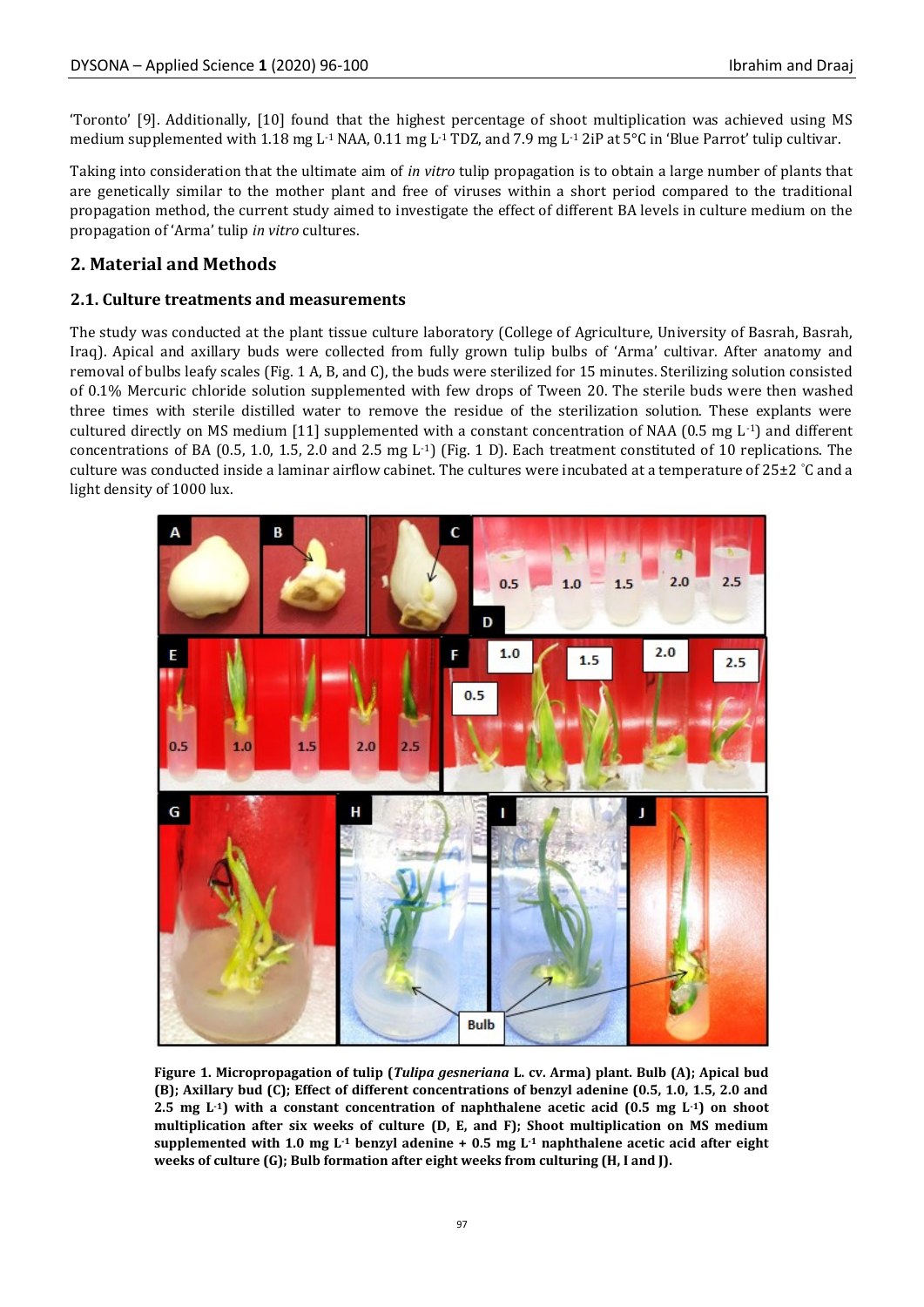The measurements were recorded eight weeks after the culturing which included:

- 1. Axillary buds response to shoot multiplication (%).
- 2. The number of lateral shoots per explant.
- 3. The number of leaves per shoot.
- 4. The length of shoot (cm).

#### **2.1. Experimental design and statistical analysis**

The experiment of the study was conducted in a complete randomized design. Data were analyzed statistically using analysis of variance. The revised least significant difference test was used to compare the means of treatments at a 5% probability level [12].

#### **3. Results and Discussion**

The results showed that the axillary buds' response to shoot multiplication ranged between 61% and 83.33% in 0.5 and 1 mg  $L<sup>1</sup>$  BA, respectively. It appears that 0.5 mg  $L<sup>1</sup>$  BA treatment was insufficient to stimulate the growth of axillary buds and thus, a minimum shoot formation response was attributed to this treatment; while on the other hand, a higher BA treatment (1 mg L-1) promoted shoot multiplication since BA is one of the most important cytokinins that stimulate the growth of lateral shoots and shoot formation [13]. However, this response gradually and significantly decreased with the increase in BA concentration above 1.0 mg  $L<sup>-1</sup>$  and reached 70.33% at 2.5 mg.  $L^{-1}$  concentration (Fig. 2). This is a clear indicator that the initiation of the shoots is the result of an optimal combination of cytokinin (BA) and auxin (NAA) in the culture medium [14]. The results of the current study were in agreement with the results of other studies conducted on other varieties of a tulip plant [9][10] who reported that the high concentration of auxin with low concentrations of cytokinin stimulated the multiplication of lateral shoots. Apical buds did not respond to any of the studied combinations as no multiplication was observed. The reason for the lack of response to the formation of shoots maybe because the apical bud of the tulip plant was differentiated into a floral bud in the dormant phase until the date of flowering.



The results from (Table 1) show that there were significant differences between the different BA treatments in terms of shoots number and length, while there was no significant difference in the number of leaves per shoot. Similar to axillary buds'



response, the medium with a concentration of 1.0 mg L<sup>-1</sup> BA was significantly superior in comparison to other treatments in terms of shoots number. The number of shoots reached 5.33 shoots per explant under 1 mg  $L<sup>-1</sup>$  BA treatment (Fig. 1 E, F, and G) and (Table 1). The concentration of 1.0 mg  $L<sup>-1</sup>$  of benzyl adenine in the MS medium appeared to be supra-optimal for stimulating cell division and elongation in the axillary buds, which led to an increased formation of shoots and an increased shoot number per explant [15]. These results were similar to those of [16] who reported an increased shoot formation in pineapple plant under 1.0 mg  $L<sup>-1</sup>$  of BA in the culture medium. No significant differences were observed between  $0.5$  and  $1.5$  mg  $L<sup>-1</sup>$  BA treatments in terms of shoot numbers. Additionally, the 2.0 and 2.5 mg L-1 treatments recorded the lowest number of shoots with an average of 2.67 shoots in both treatments (Table 1).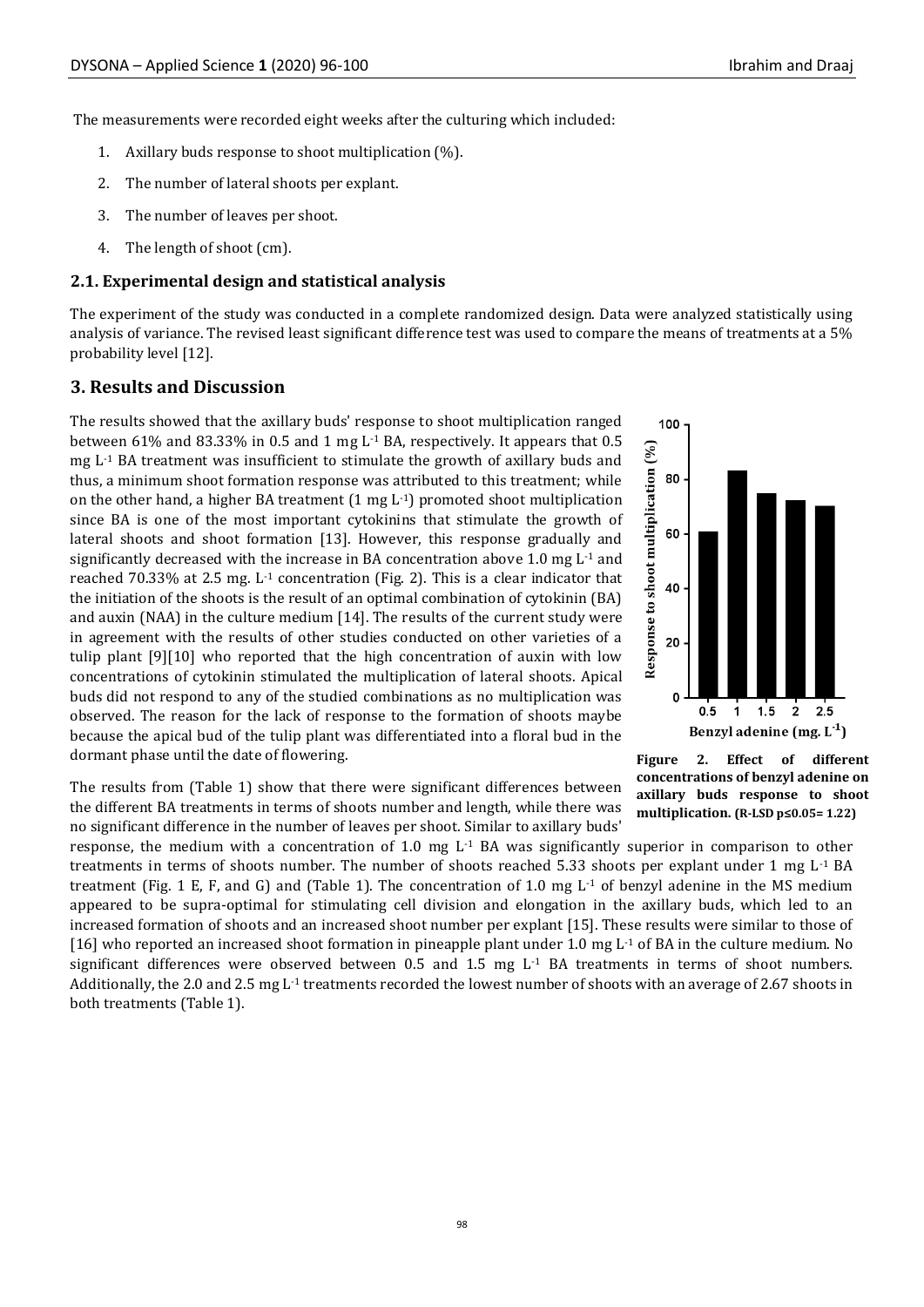The mean shoot length ranged between 2.33 and 5.67 cm under 0.5 and 1 mg  $L<sup>-1</sup>$  BA treatments, respectively. The average shoot length under 1 mg L-1 treatment was significantly higher than all other treatments except for 1.5 mg L-1 were no significant differences were observed (Fig. 1 E and F) and (Table 1). This increase in shoot length which was observed under 1.0, 1.5, and 2.0 mg  $L^{-1}$  benzyl adenine with 0.5 mg L<sup>-1</sup> naphthalene acetic acid is attributed to the role of cytokinin in the division of cells and auxin in its elongation [15]. While on the other hand, the reduced length of the shoots cultured in the MS medium with the combinations (0.5 mg L<sup>-1</sup> BA+ 0.5 mg L<sup>-1</sup> NAA) or (2.5 mg L<sup>-1</sup>  $BA + 0.5$  mg L<sup>-1</sup> NAA) can be the result of a non-optimal division and elongation stimulation compared to other combinations [15].

| Table 1. Effect of different concentrations of benzyl  |
|--------------------------------------------------------|
| adenine on vegetative growth characteristics of tulips |
| shoots after eight weeks from culturing.               |

| BA<br>concentration<br>$(mg L-1)$ | Number of<br>shoots per<br>explant | Shoot<br>length<br>(cm) | Number of<br>leaves per<br>shoot |
|-----------------------------------|------------------------------------|-------------------------|----------------------------------|
| 0.5                               | 3.33                               | 2.33                    | 1.67                             |
| $\mathbf{1}$                      | 5.33                               | 5.67                    | 3.33                             |
| 1.5                               | 4.33                               | 5                       | 3.33                             |
| 2                                 | 2.67                               | 4.33                    | 1.33                             |
| 2.5                               | 2.67                               | 3.33                    | 2.67                             |
| $R$ -LSD $p \le 0.05$             | 1.565                              | 1.139                   | $n.s^*$                          |

\* Non-significant.

No significant changes in leaves number per shoot were observed between the treatments. However, the highest leaves numbers per shoot were recorded under 1.0 and 1.5 mg L-1 BA treatments with averages of 3.33 leaves per shoot while the lowest was recorded under 2 mg  $L<sup>-1</sup>$  with 1.33 leaves per shoot (Table 1). (Fig. 1 H, I and J) shows swelling of shoot bases, initiation, and formation of bulbs eight weeks after culturing in MS medium supplemented with 1.0 mg L<sup>-1</sup> benzyl adenine and 0.5 mg L<sup>-1</sup> naphthalene acetic acid. The reason for this swelling is the accumulation of carbohydrates and nutrients to develop reproductive parts called bulbs [10].

## **4. Conclusion**

Tulip axillary buds are the most responsive to shoot multiplication and bulb formation. The current study showed that culturing axillary buds of 'Arma' tulip on MS medium supplemented with benzyl adenine (BA) at a concentration of 1.0 mg L-1 and naphthalene acetic acid (NAA) at 0.5 mg L-1 resulted in the highest shoot multiplication response. Additionally, this combination increased shoots length and numbers in comparison to the other investigated BA and NAA combinations.

## **References**

- 1. Taghi Z M, Babalar M, Zamani Z A, Naderi R, Askari M A. Direct and indirect regeneration of adventitious shoots in ornamental *Tulipa gesneriana* L. 'Apeldoorn' by using *in vitro* culture method. Iran J. Agr. Sci. 2007;37(6):1031-9.
- 2. Podwyszyn´ska M, Sochacki D. Micropropagation of tulip: production of virus-free stock plants. In: Protocols for *In Vitro* Propagation of Ornamental Plants. Jain M., Ochatt J. (Ed.). The Humana Press Inc. Totowa, NJ, USA. 2010:243- 56[. DOI](https://doi.org/10.1007/978-1-60327-114-1_23)
- 3. LeNard M, De Hertogh A A. Tulipa. In: The physiology of flower bulbs. A.A. De Hertogh, M. LeNard (eds.), Elsevier Science Publisher B.V., Netherlands. 1993:617-82.
- 4. Podwyszyńska M, Marasek A. Effects of thidiazuron and paclobutrazol on regeneration potential of tulip flower stalk explants *in vitro* and subsequent shoot multiplication. Acta Soc. Bot. Pol. 2003;72(3):181-90.
- 5. Podwyszyn´ska M. Somaclonal variation in micro propagated tulips based on phenotype observation. J. Fruit Ornam. Plant Res. 2005;13:109-22.
- 6. Ptak A, Bach A. Somatic embryogenesis in tulip (*Tulipa gesneriana* L.) flower stem cultures. In Vitro Cell. Dev. Biol. Plant. 2007;43:35-9[. DOI](https://doi.org/10.1007/s11627-006-9004-7)
- 7. Maślanka M, Bach A. The effect of abscisic acid, ethylene and inhibitors of their biosynthesis (Fluridone and salicylic acid) on somatic embryos conversion in tulips. Ecol. Chem. Eng. A. 2010;17(9):1135-40.